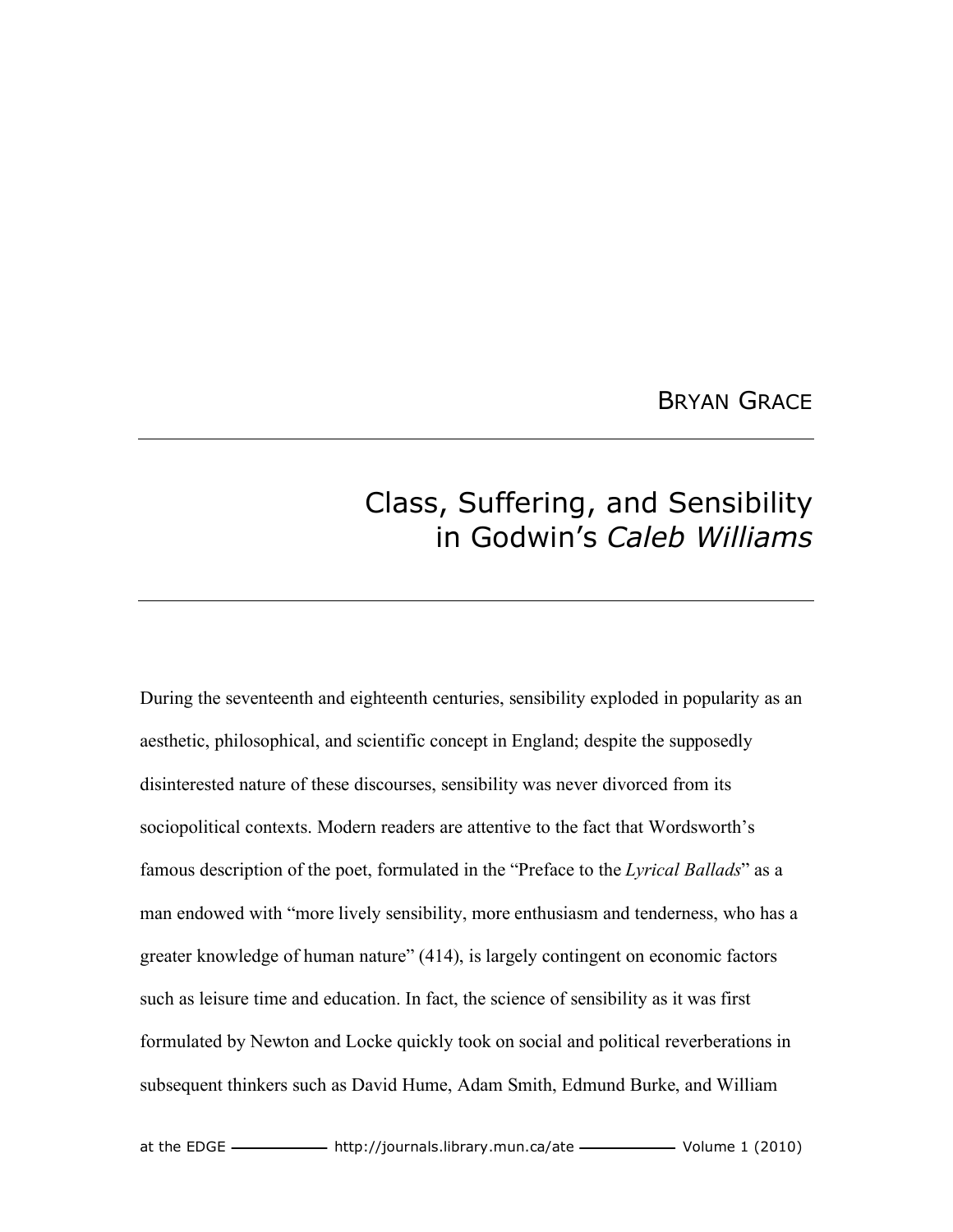Godwin. These thinkers negotiated sensibility and class issues in an economy of suffering—the proposition that one man's suffering is quantitatively and qualitatively more valuable than another's. These political frameworks inform William Godwin's *Things as they are; or, The Adventures of Caleb Williams* (*CW*); specifically, Godwin explores the ways in which an economy of suffering that privileges the ruling classes can be used as a justification for the tyrannical treatment of the subordinate classes. For Godwin, as for many thinkers of the eighteenth century, scientific concepts of sensibility were intertwined with the social, cultural, and ethical ramifications of those concepts. But for him, the economy of suffering was not a reflection of the natural order of things, but just one more way in which proponents of "things as they are" justified their tyranny.

Modern science has succeeded in showing that sensations are no more than electrical impulses that travel along nerves into the brain. While this may be true, it hardly succeeds in enlightening the different ways in which sensations are *interpreted* by subjects—or more precisely, how the interpretation of sensation is inflected by historical and social factors. In his book *The Culture of Pain*, David Morris points out how pain "cannot be reduced to a mere transaction of the nervous system. The experience of pain is also shaped by such powerful cultural forces as gender, religion, and social class" (20). Following Michel Foucault, Morris argues that a meaningful interpretation of pain "emerges only at the intersection of bodies, minds, and cultures" (3). Shifting emphasis in such a way, from the physiological act of sensation to the historically grounded interpretation of sensation, is "to open up the possibility for differences in the political significance of pain" (Bruhm 27-8). These are exactly the kinds of possibilities that need to be opened up when reading a novel like *Caleb Williams*, since Godwin's text explores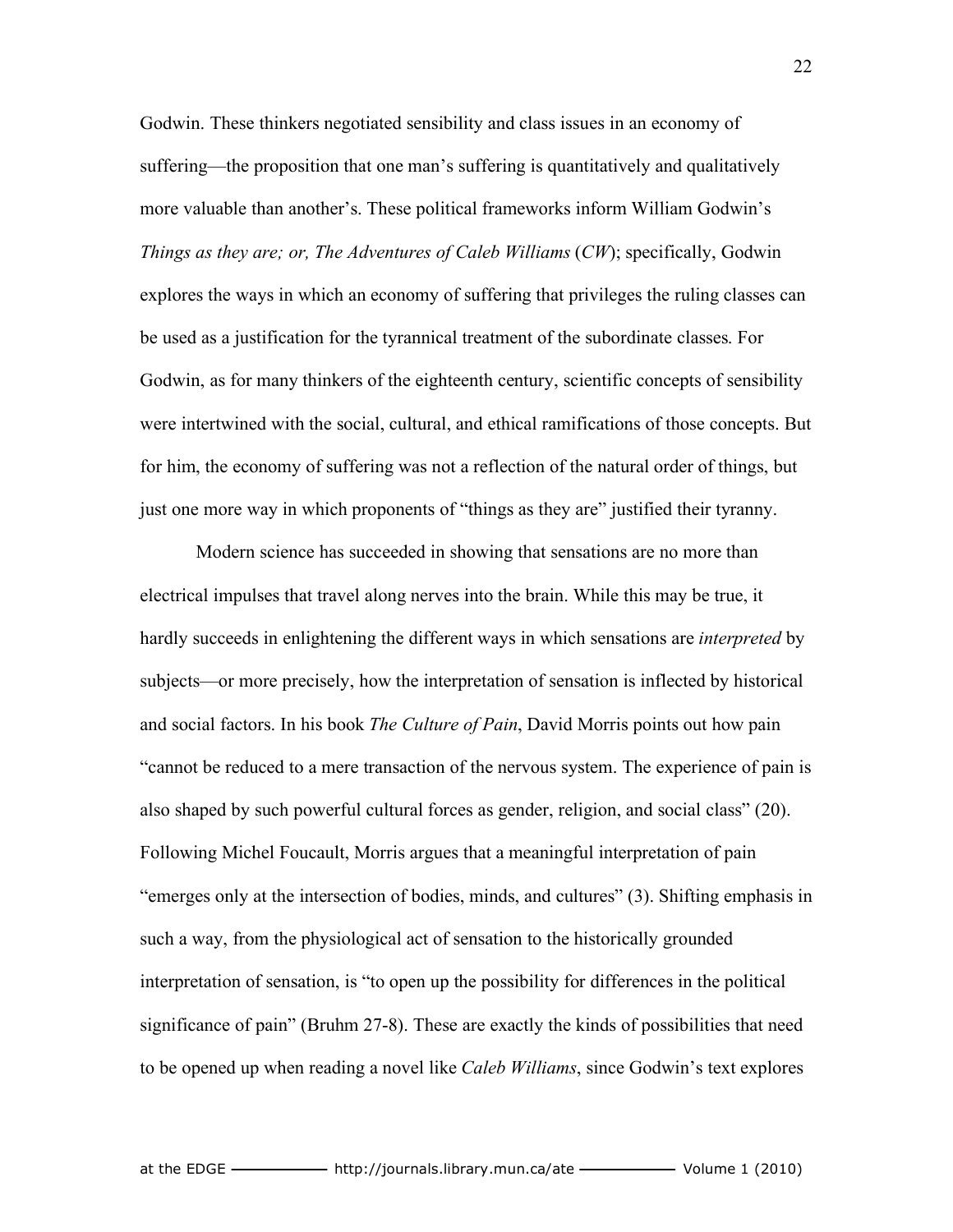the political consequences of the "economy of suffering"—that revealing intersection of body, mind, and culture. Knowing this doubly vested structure, one must be attuned not only to what Godwin is saying about *either* sensibility *or* authority, but to interrogate how the informing discourses of sensibility and class consciousness penetrate each other.

Such an argument is not without precedent in recent scholarship. For example, in *Gothic Bodies: The Politics of Pain in Romantic Fiction*, Steven Bruhm notes the ways in which pain can inspire "ambiguous politics." He positions Godwin as one of several Romantic authors probing the politically contentious issue of "whose pain we should feel and whose pain we should remain insensible to" (24). Isabel Bour observes that the main plot of *Caleb Williams* dramatizes "the failure of sensibility as a moral principle and as an epistemological master concept" (820)—a proposition I agree with, yet hasten to add that the *reason* sensibility fails as a moral principle is because of the particular ideological economy Godwin sees attached to it. Monika Fludernik picks up this line of inquiry in "Spectacle, Theatre and Sympathy in *Caleb Williams*," saying that "a criticism of sympathy as subtending the existing power structures" is "valid." She notes how such an argument "mirrors a corresponding criticism of the aesthetics of the sublime," but passes over such analysis to focus instead on "problematical workings of sympathy beyond its merely ideological functions" (7). In another, related article, "William Godwin's *Caleb Williams*: the Tarnishing of the Sublime," Fludernik calls sympathy "a concept of threatening ambivalence" that Godwin uses to "deconstruct the religious and ideological tenets underpinning Burke's fundamentally conservative beliefs" (888). Coming at the problem from a vastly different angle—by looking into the way classical allusions function in the novel—Andrew M. Stauffer argues that Godwin's novel is a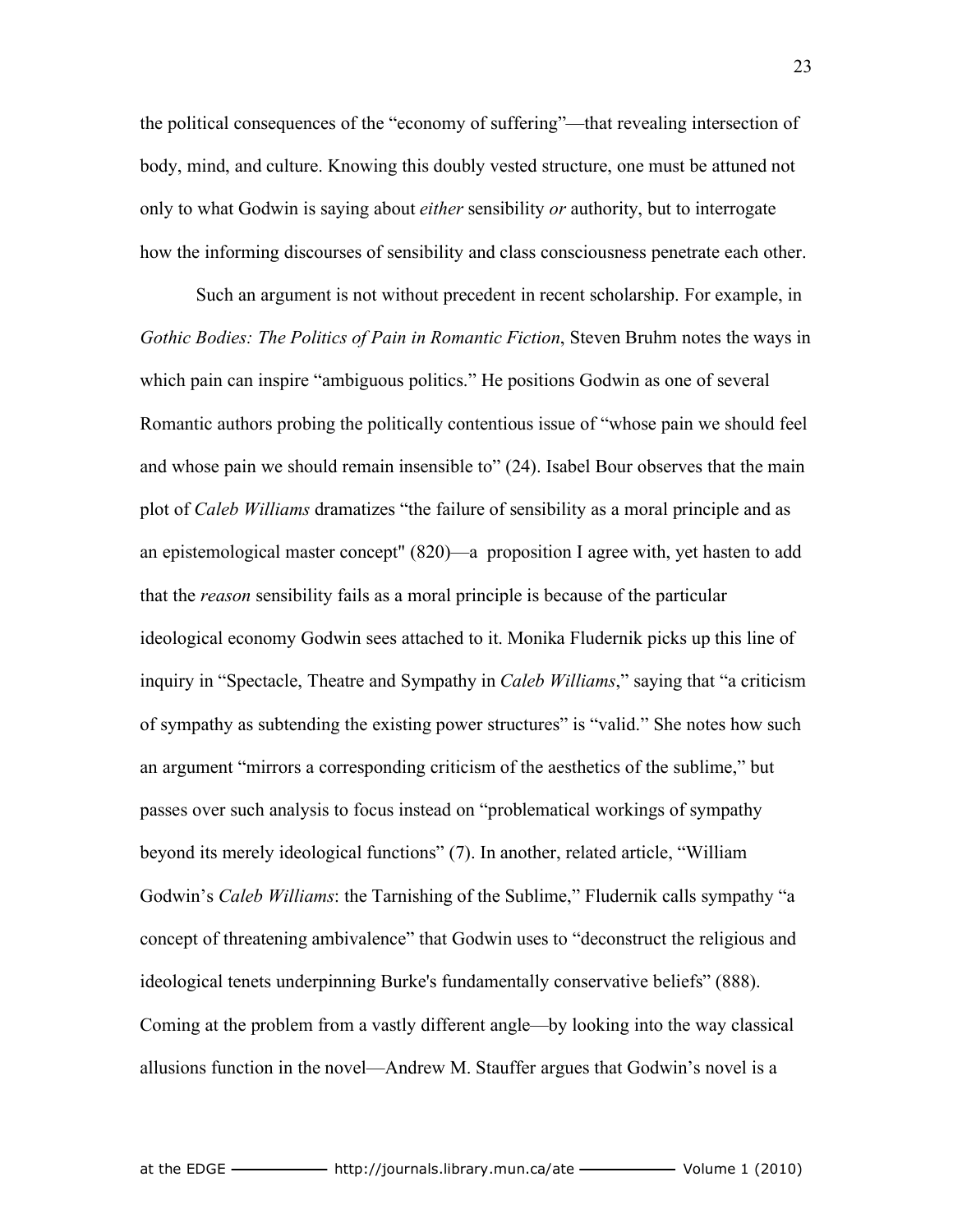critique of chivalric passions that "reveal the dangerous connections between honor and anger" (6). While each of these writers has cleared some of the ground to enable my analysis, none has endeavoured to build the kind of structures that a politically aware reading of sensibility in *Caleb Williams* requires.

An example from *Caleb Williams* will serve to open up discussion about how issues of sensibility and authority are negotiated in the text. The words come from Squire Tyrrel, outraged that his cousin Emily Melvile—who has fallen in love with his nemesis Falkland—now refuses to be married off to the boorish and uncouth Grimes:

> Could I even inflict upon you such injuries as you have made me suffer? And who are you? The lives of twenty such as you cannot atone for an hour of my uneasiness. If you were to linger for twenty years upon the rack, you would never feel what I have felt. (64)

There are a number of relevant remarks to be made about this passage. The immediate observation is that the overall statement is a lie—that is, it is not a true representation of a state of affairs. Tyrrel's words are a hyperbolic exaggeration of the dogma that the upper classes were endowed with superior sensibility compared to the lower ranks of men (an argument more fully developed below). This is especially true considering that Tyrrel is described as "boisterous, rugged and unfeeling" (33) and typically has little regard for foppish sensibility, while contrarily, Emily "displayed an uncommon degree of sensibility" (49). Additionally, Tyrrel's so-called "injuries" derive from little more than polite remonstrances from Emily, reasonable objections to his unwarranted tyranny. "You should not think of joining two people for a whim," she carefully objects, "who are neither of them fit for one another in any respect in the world" (64). This is the kind of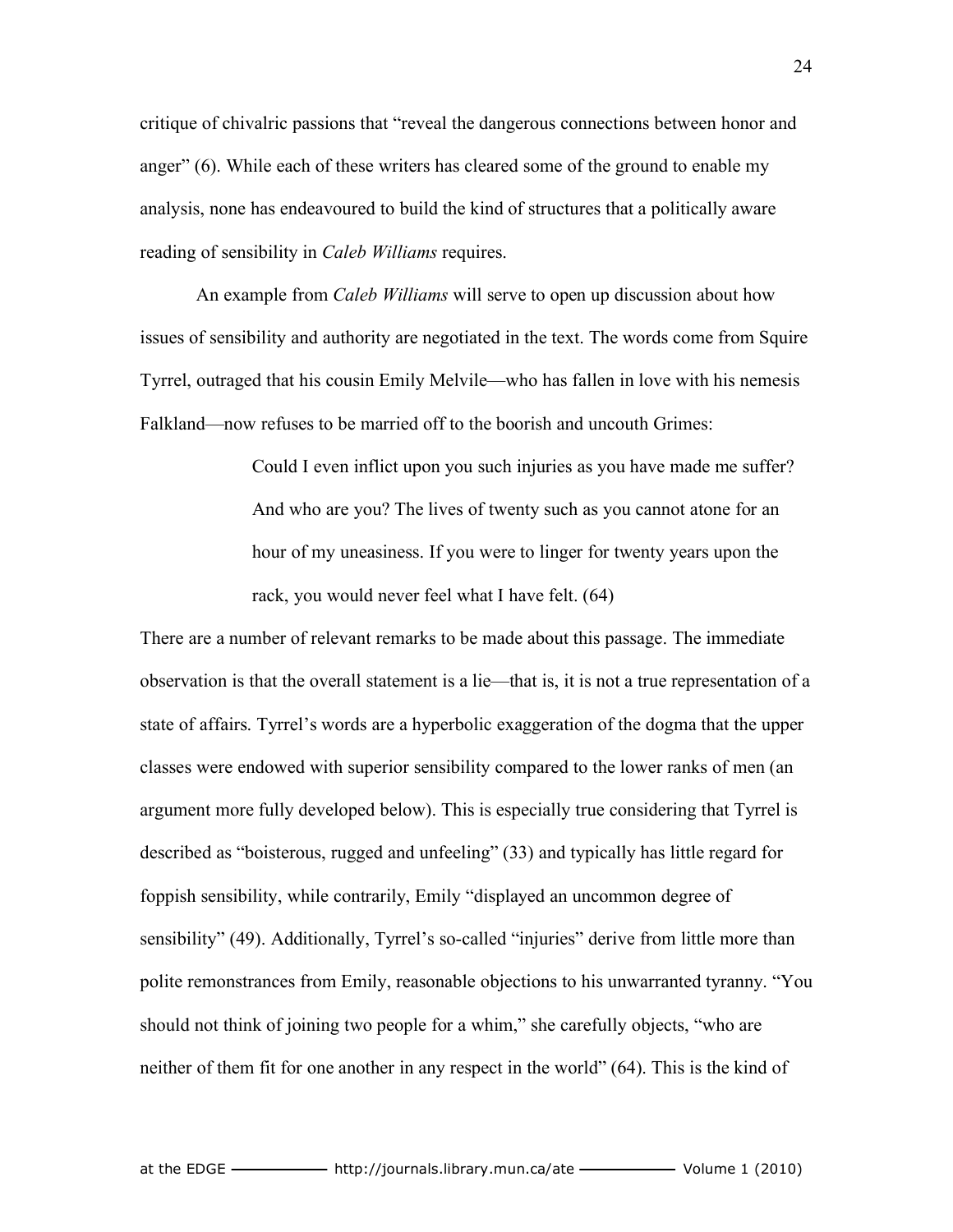reasoned response that typically draws an explosive response the tyrant. Nevertheless, Tyrrel's claim is a *belief* that motivates *action*—it reflects an ideology. Louis Althusser's definition of ideology as "the imaginary relationship of individuals to their real conditions of existence" (23) is particularly germane here, since, to Tyrrel, the truth of the matter is hardly relevant. He *imagines* that his suffering must be more acute than Emily's because of his superior status, and this serves as the foundation of his subsequent actions.

Tyrrel's ideology points to what Bruhm and Morris call the problematic politics of pain. Writing in a different context, but one that is immediately relevant, Morris points out how racist American slave owners justified their cruel treatment of African slaves because "the pain of slaves was considered either wholly trivial or… richly deserved" (39). The accuracy of the slave owner's claim is secondary to its function: rationalizing the violent oppression of slaves by minimizing, in theory, their pain. Again, Althusser is helpful in drawing out the political repercussions of sensibility. It is clear that *Caleb Williams* is in many ways critical of several branches of what Althusser calls the Repressive State Apparatus; "the Government, the Administration, the Army, the Police, the Courts, the Prisons" (11). The economy of suffering that Tyrrel propounds, in so far as it is an ideology, is an Ideological State Apparatus. While Althusser is clear that both mechanisms serve the same ends, he also makes the distinction that "the Repressive State Apparatus functions 'by violence', whereas the Ideological State Apparatuses *function* '*by ideology'*" (12, emphasis Althusser's). In terms of eighteenth-century protocapitalism, the discourses surrounding the economy of sensibility that privileges one class's suffering over another's—makes one suffering more *valuable* than another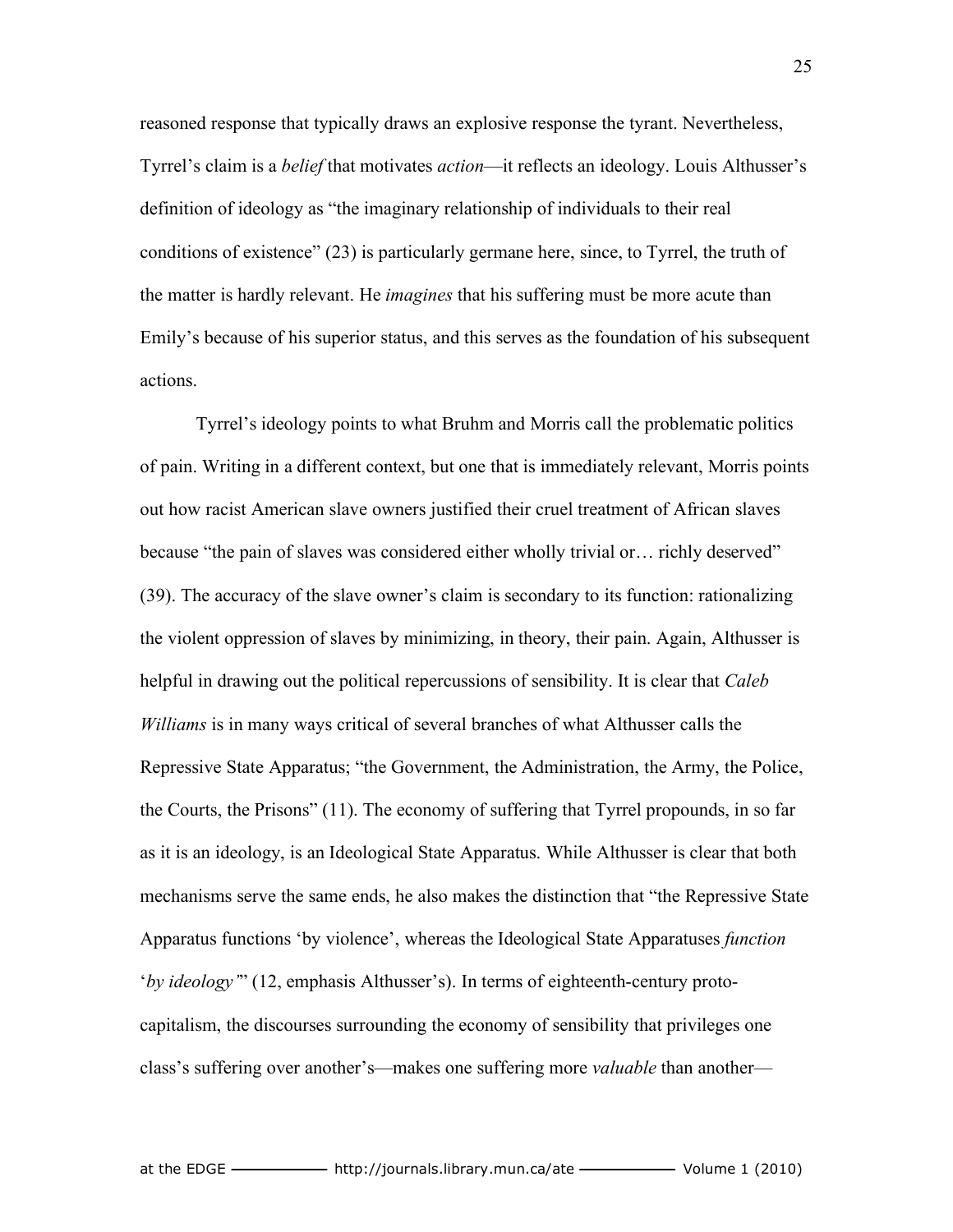function to serve the same ends as the courts, the prisons, and the law; the RSA and ISA both facilitate the interests of the dominant political powers.

Tyrrel's words should thus be read as an expression of class difference. A potentially rewarding alternative reading that places Tyrrel's invective in the context of a *gendered* economy of sensibility is here bracketed off, in order to stress the class dynamics at work. His words are no mere observation; they are the expression of an ideology that he can use to justify his tyrannical treatment of Emily. Tyrrel sets up a contrast between himself and Emily primarily based on his conception of her as a separate, lower class than himself. Emily's mixed parentage—the daughter of an "unfortunate" marriage between a noblewoman and an irresponsible "adventurer" who squandered the inherited fortune—leaves her "without any resource upon the wide world" (48-9). As a result of this trouble, Emily is raised in an "amphibious situation, which was neither precisely that of a domestic, nor yet marked with the treatment that might seem due to one of the family" (49). Because of Emily's unfortunate circumstances, Tyrrel considers himself socially superior to her. "Who are you?" he asks, inferring that his life and identity are exponentially more valuable than hers.

The crucial class dynamic at work here is that Tyrrel believes his experience of sensibility, as a member of the gentry, is more developed and more valuable than Emily's. Even under extreme circumstances of torture, "you would never feel what I have felt," he insists, presuming an insurmountable gap between the range of his sensibility and hers. This supposition draws directly on an eighteenth-century tradition of popular, scientific, and philosophic writings hypothesizing that the nerve elasticity that facilitates neurological transmissions was more highly developed in the middle classes (Barker-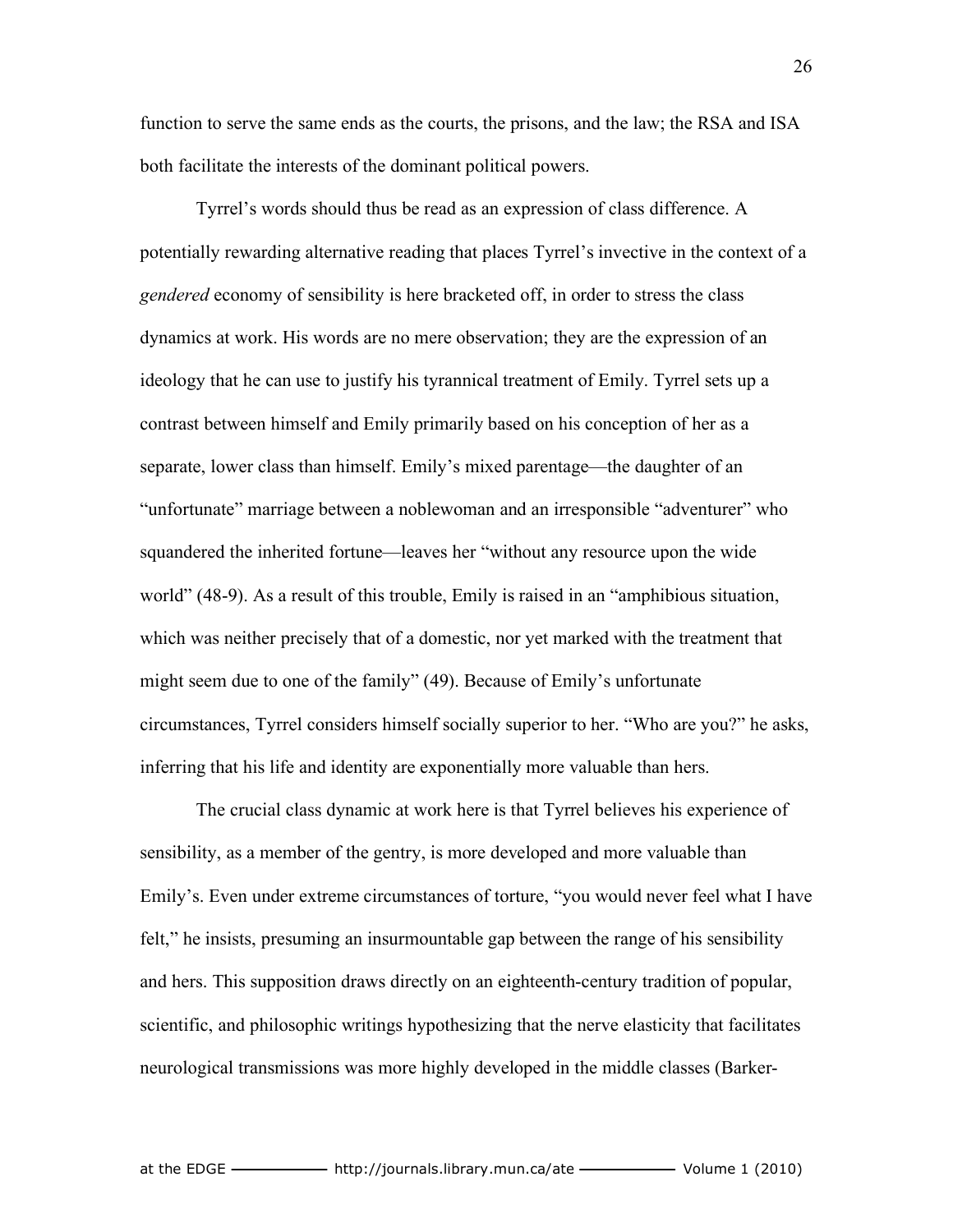Benfield 1). In his *Treatise on Human Nature* (1749), David Hume went so far as to say that "The skin, pores, muscles, and nerves of a day-labourer are different from those of a man of quality: So are his sentiments, actions and manners" (276). It would not be a stretch to read Hume's description of the day-labourer's disposition as "different," to mean "less refined" or "worse," since he goes on to claim that the "different stations arise necessarily, because uniformly, from the necessary and uniform principles of human nature" (276). Hume's contention that the different classes arise "necessarily" from the differing constitutions of human physiology is echoed in Edmund Burke's *Reflection on the Revolution in France*. Burke claims that, from the combination of primary natural disposition and secondary social life:

> arose many diversities amongst men, according to their birth, their education, their professions, the periods of their lives, their residence in towns or in the country, their several ways of acquiring and of fixing property, and according to the quality of property itself, all which rendered them as it were so many different species of animals. (185)

According to this formulation, society exerts a centrifugal force on men, separating naturally superior individuals into graduated class structures. The conclusion to be drawn is that, for Burke, *things as they are*, the sedimentary socio-economic order, is a reflection of the natural order, and efforts to change that order (such as the revolution in France) are unnatural. Significantly, Burke's formulation echoes articles in England's popular press that recommend "perceiving the miserable and hungry in London's streets as 'a different species'" (Barker-Benfield 1). Implicitly, there is a kind of dehumanization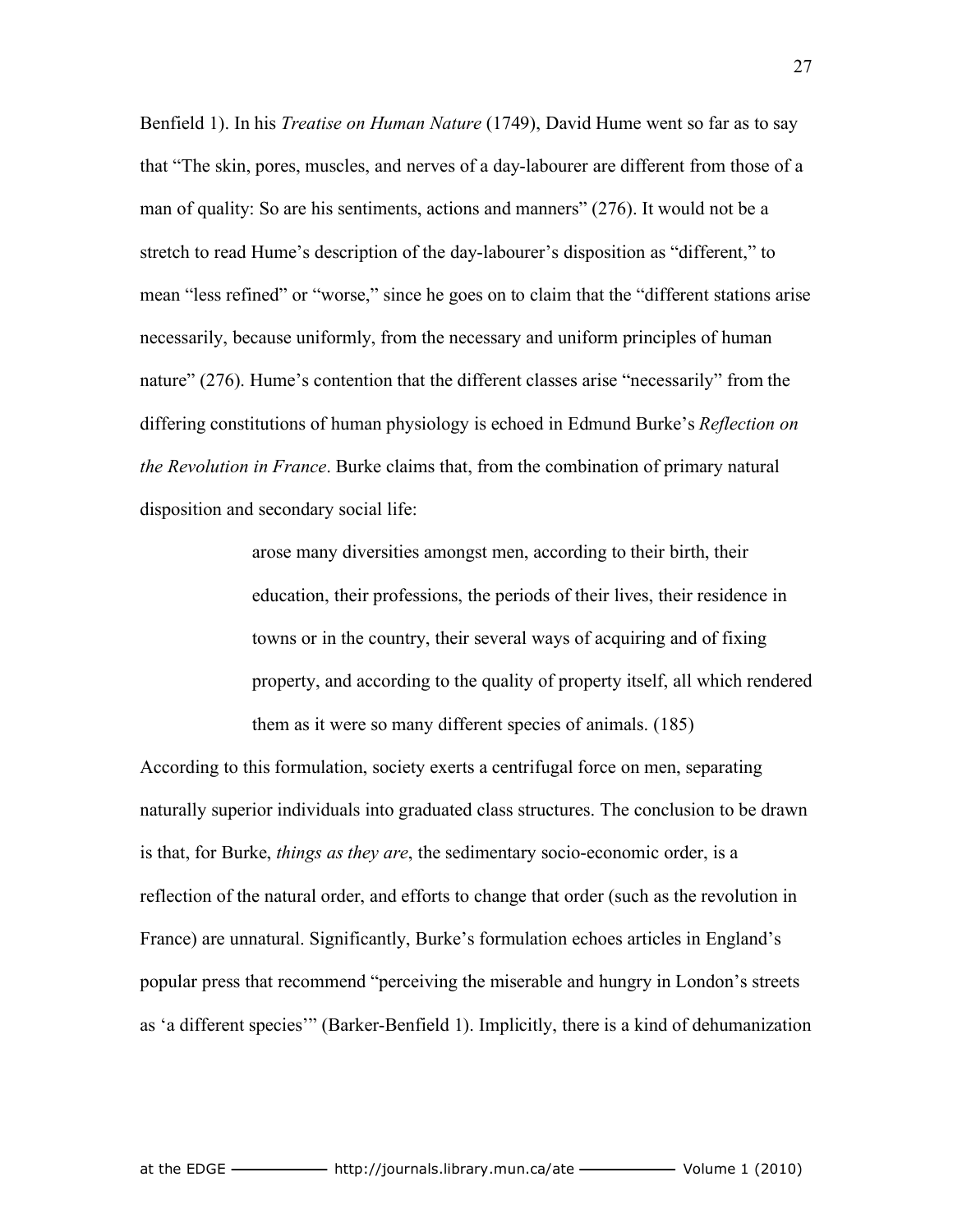at play in Burke's theory, as the gentleman looks down upon the lower classes not only as a different species but an *inferior* one.

Godwin resolutely rejected attempts like Burke's to rationalize the highly stratified nature of English society as a reflection of necessary and essential differences between individuals. In his *Enquiry Concerning Political Justice* (*PJ*), Godwin argues against the notion of essential difference, and attributes the current order strictly to "impressions"—the sensory input affecting the nervous systems even from the pre-natal stages of life. For him, impressions both shape and are shaped by sensibility. He writes, "it is impression that makes the man, and, compared with the empire of impression, the mere differences of animal structure are inexpressibly unimportant and powerless" (34). Further still, Godwin does not outright reject Hume's position that the sensibility of a labourer is "different" from that of a nobleman; he knows very well that a man subjected to a life of hard labour will cultivate different sensibilities than a man accustomed to a life of luxury. Instead, Godwin traces the difference in "disposition" explicitly to external factors, arguing that "the actions and dispositions of mankind are the offspring of circumstances of events, and not of any original determination that they bring into the world" (28). Godwin's point is a very modern one. He states, alongside Hume and Burke that, yes, subjects do indeed experience pain differently—no single stimulus produces identical results in two separate individuals. But, the "different species" that Burke talks about in his *Reflections* arise not because they represent the natural eminence of one man over another, but because of the inherited orders into which men are born and are cultivated.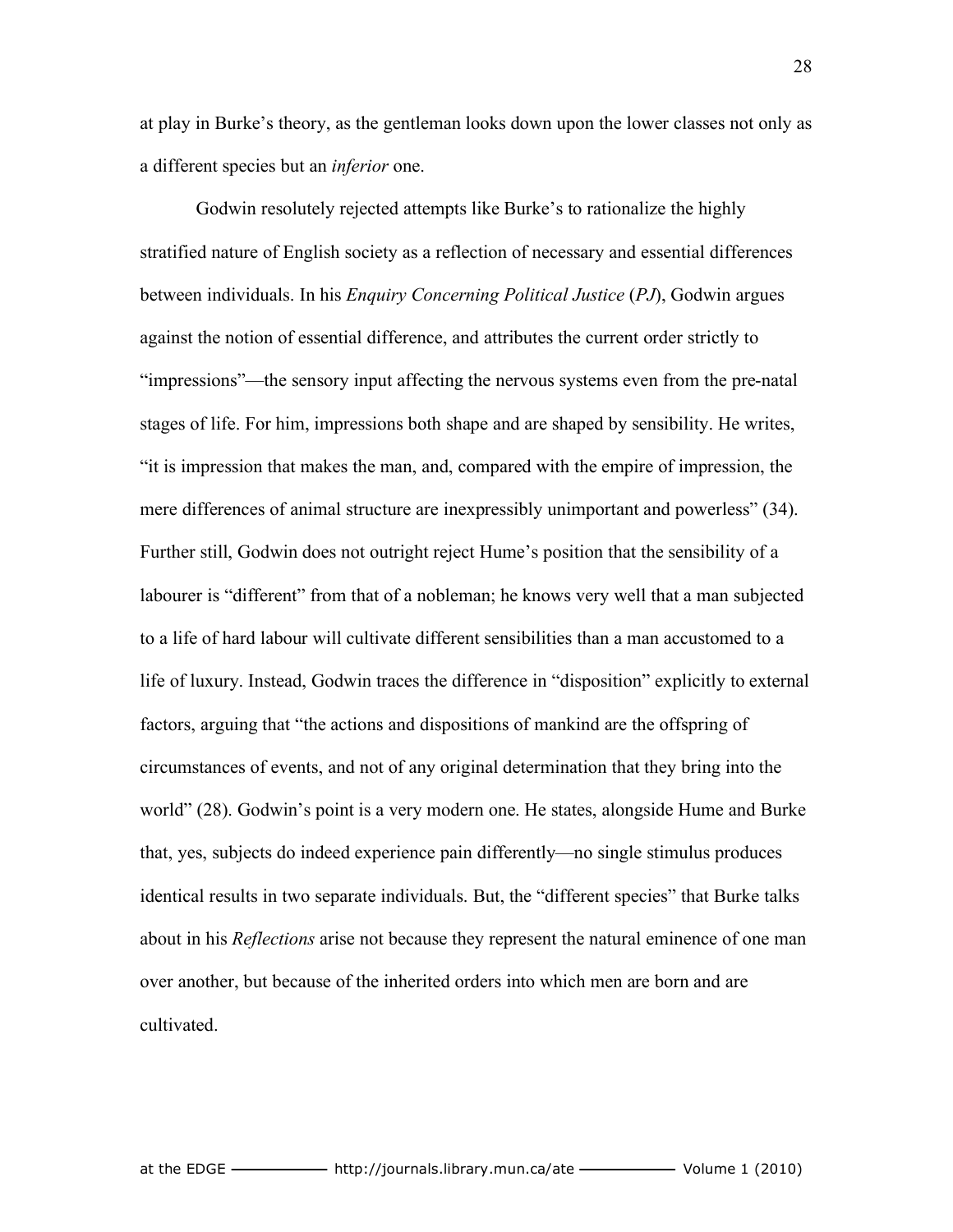Incidentally, Godwin's critical attitude toward Burke's "different species" ideology informs *Caleb Williams* before the narrative ever begins. The title page of the 1794 edition uses the following verse motto:

Amidst the woods the leopard knows his kind;

The tiger preys not on the tiger brood:

Man only is the common foe of man. (1)

This is a paraphrase of the Latin proverb *Homo homini lupus* ("man is a wolf to man"). Godwin recognizes that to denigrate a class of people to an existentially inferior position is to open the possibility for social oppression. Again, Godwin appears to be directly responding to Burke, by implying that the division of different ranks of men into "different species" is explicitly not natural, as the latter had argued. It is a predilection exclusive to man, not even shared by the most ferocious beasts of prey.

Returning again to Tyrrel's venomous attack on Emily, the final thing to note specifically about his diatribe is the significant contrast it bears to an important passage in Adam Smith's *Theory of Moral Sentiments*. In the second paragraph of his treatise, Smith articulates one of the fundamental principles of sympathy:

> Though our brother is upon the rack, as long as we ourselves are at our ease, our sense will never inform us of what he suffers. They never did, and never can carry us beyond our own person, and it is by the imagination only that we can form any conception of what are his sensations. (9)

In contrast, Tyrrel claims that Emily could not suffer as he had, should she spend "twenty years on the rack" (64). The implication of this difference is that the perniciousness of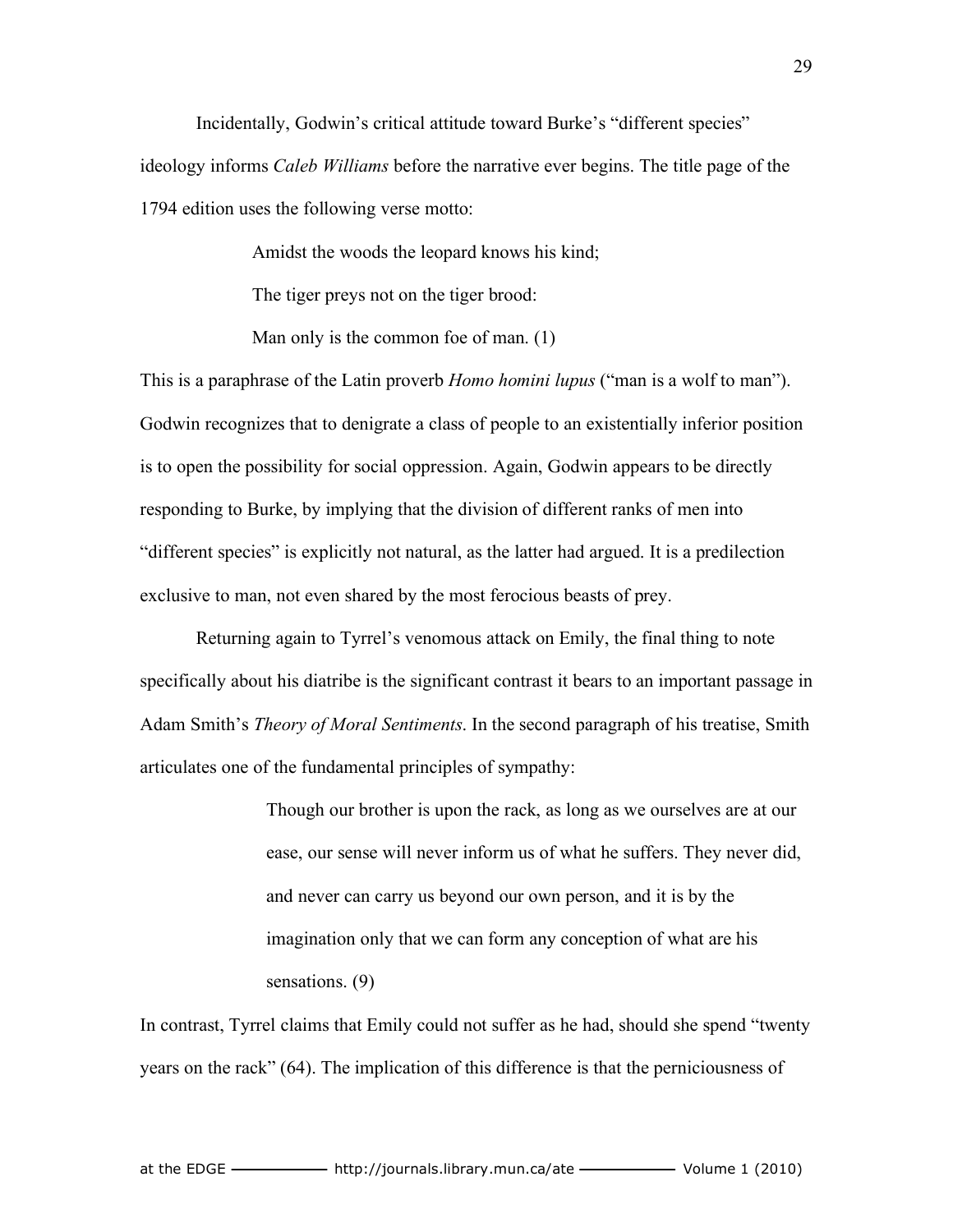class hierarchies prevents individuals from the proper exercise of sympathy. If nobles regard the lower classes as a "different species" as Burke suggests, it should be impossible (and distasteful) to use the imagination to form a conception of their suffering. While "our brother" is upon the rack, the sympathetic imagination works just fine; but replace the brother with a member of a "different species,"—particularly one dehumanized by class differences—and sympathy breaks down. If sympathy is a true account of human morality, then, Godwin implies, hierarchical class regimentation is the root cause of immorality.

Thus far I have mainly endeavoured to show how the economy of suffering that informs *Caleb Williams* was foregrounded in the contemporary discourses surrounding sensibility that privileged the pain of the upper classes over that of their inferiors. The analysis has focused mostly on the secondary plot of Volume I, the conflict between Tyrrel and Emily. This economy also crucially informs the relationship between Caleb and Falkland. Explication of the Tyrrel/Emily pairing sets up a sustained assessment of this dynamic in the predatory relationship between Caleb and Falkland. The parameters of this extended analysis are roughly the same, though somewhat complicated by Falkland's more sophisticated sensibility when compared to the brutish Tyrrel.

Whereas in the relationship between Tyrrel and Emily, the class-privileged economy of suffering intensifies tyrannical oppression, this situation is, (initially) reversed between Falkland and Caleb. Caleb cannot seem to put Falkland's "secret wound" (106) out of his mind: "What was the meaning of all Mr Falkland's agonies and terrors?" he asks himself in perverse delectation (104). Falkland's exquisite sufferings, his paroxysms, bouts of madness, and fits of unaccountable rage tantalize, rather than

30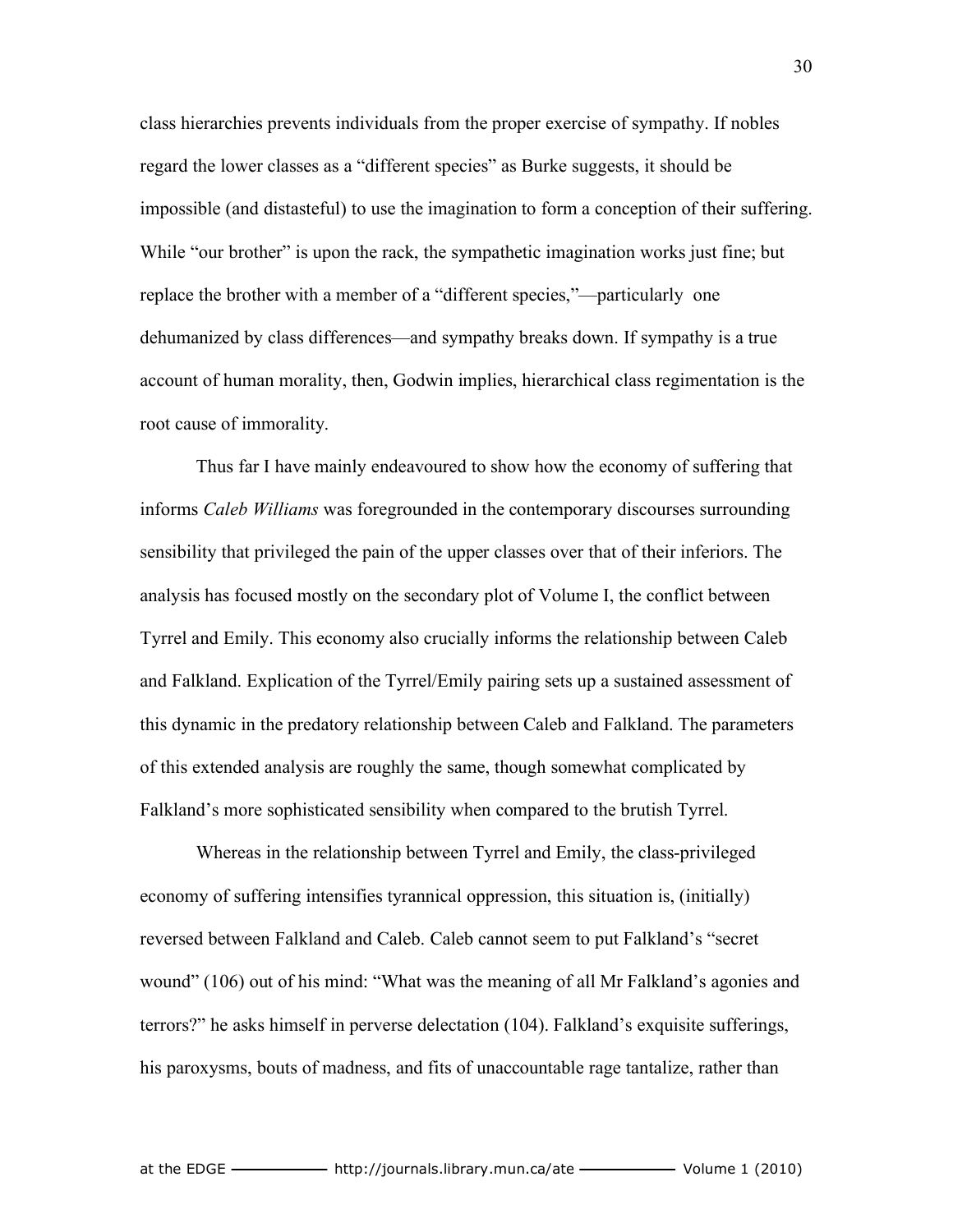frighten, Caleb. Falkland's "secret wound" becomes a fetishized object of desire for Caleb, feeding his curiosity and "impelling" him inevitably towards subterfuge. He pushes on heedless of impropriety, trying to discover the "story" (133) that will enlighten Falkland's strange appearance. In fact, Caleb is acting in line with a kind of human perverseness that Adam Smith points to in *The Theory of Moral Sentiments*:

> A stranger to human nature, who saw the indifference of men about the misery of their inferiors, and the regret and indignation which they feel for the misfortunes and sufferings of those above them, would be apt to imagine, that pain must be more agonizing, and the convulsions of death more terrible to persons of higher rank, than to those of meaner stations. (52)

This perverse urge inscribes relatively greater value in the suffering of social superiors. Thus, for Caleb, Falkland has a vicarious "tragic hero" appeal that has cathartic value, spurring him to moments of ecstasy and other tingling sensations (104). Falkland's "tender and ambiguous sensibility" (111) is an enticing ambrosia too sweet to resist.

The relationship in these stages has a theatrical quality—Caleb always watching and Falkland always mindful of his demeanour. The peasant's trial, especially, illustrates the performative aspects of their relationship. Noticing the minor similarities between Falkland's case and the peasant's, Caleb declares that "I will watch him without remission. I will trace all the mazes of his thought" (123). Aware that he is under close supervision, Falkland's "complexion turned from red to pale, and from pale to red." Noticing these changes, Caleb opines that "I perfectly understood his feelings" (123). For Caleb, sympathy is a means of reading Falkland's bodily guilt; on the other hand, "if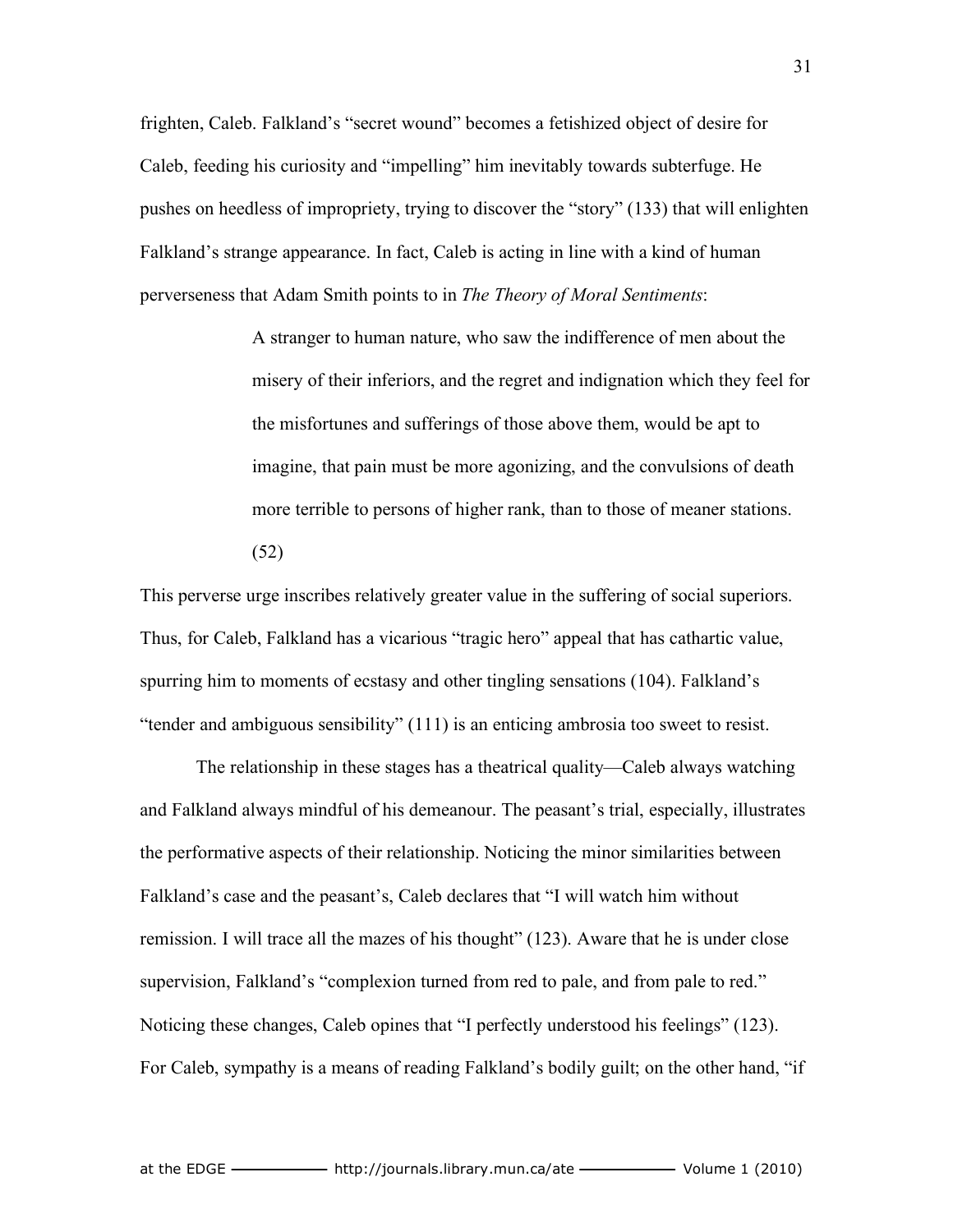sympathy leads to 'the true equalization of men,' as Godwin argues in *Political Justice*, then Falkland is alarmed because Caleb's 'familiarity' subverts social hierarchy" (Daffron 222). Falkland is acutely aware that Caleb's prying into his secret guilt threatens to transgress his privileged status. "I am at the mercy of every creature," he says, "however little, who feels himself inclined to sport with my distress" (117). Instead of solidifying his control, Falkland's delectable sensibility acts as a lure, tempting his social inferiors, "however little," to sport with him.

One of the keys to understanding the relationship between Caleb and Falkland is through Godwin's allusion to Alexander the Great. One of the methods Caleb uses to investigate Falkland's treasured "secret wound" are a series of apparently haphazard "innuendos" calculated to arouse guilt in the squire. While Caleb works as a secretary "arranging some papers" for his master, he ventures to question Falkland about the heroic merits of the great ruler of antiquity. Alexander, Caleb says, "spread destruction and ruin over the face of nations!" by "sacrificing" thousands of men to ensure his fame (109). Falkland repels these accusations by minimizing Alexander's crimes: "The death of a hundred thousand men is at first sight very shocking," he says, "but what in reality are a hundred thousand such men more than a hundred thousand sheep?" (108). The modifier "such" also takes on an ominous valence in this context. To great individuals like Alexander and Falkland, *such* men's lives mean little to nothing, their suffering is a negligible sacrifice made at the altar of fame. One hardly has to read between these lines to see that, despite his claims to be a sympathetic and beneficent lover of men, Falkland actually subordinates other men's suffering to his misanthropic lust for fame (as he has done with the Hawkinses). Generally speaking, their lives are simply of less value to him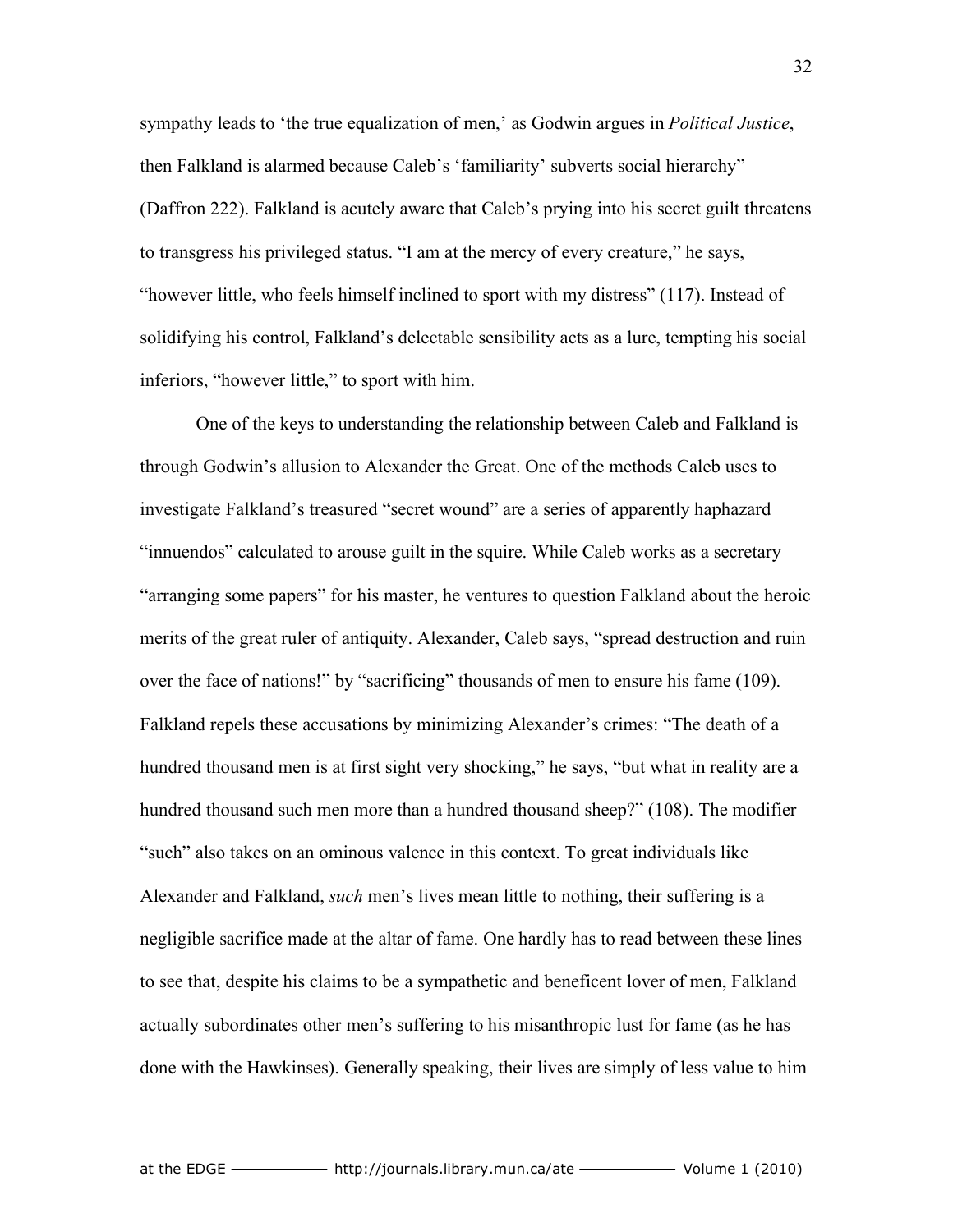than fame. "Do you not know," he asks, that "I have sworn to protect my reputation at whatever expence, that I love it more than the whole world and its inhabitants taken together" (150). Caleb's insinuating reference to Alexander is particularly apt, since "the Macedonian ruler represents everything…that Falkland hugs so dearly. Yet all of these attributes are based in Falkland's commitment to aristocratic chivalry and *noblesse oblige*, both of which involve a view of common men as 'sheep'" (Stauffer 4). Falkland minimizes Alexander's (and thus his own) exploitation of men in a Burkean fashion: by denigrating the "common man" to a lower species of animal.

The parallel between Falkland and Alexander is also significant, since it turns out to have prophetic connotations. While Caleb is hiding in the forest, the thieves who have been sheltering him become aware of a substantial reward offered for his capture. Mr. Raymond, attempting to prevent his fellow thieves from turning Caleb over to the authorities, asks his cohorts, "Will you for so paltry a consideration deliver up the lamb into the jaws of the wolf?" (217). Raymond's metaphor makes clear the connections between "different species" and tyranny. The upper classes, Falkland, Tyrrel, and Alexander, prey upon the lower classes: man is a wolf to man.

Caleb's investigations do not last very long; Falkland quickly realizes that he is being manipulated by his servant, and is enraged at Caleb's improprieties:

> "How came this conversation? cried he. Who gave you a right to be my confident? Base, artful wretch that you are! learn to be more respectful! Are my passions to be wound and unwound by an insolent domestic? Do you think I will be an instrument to be played on at your pleasure, till you have extorted all the treasures of my soul?" (115)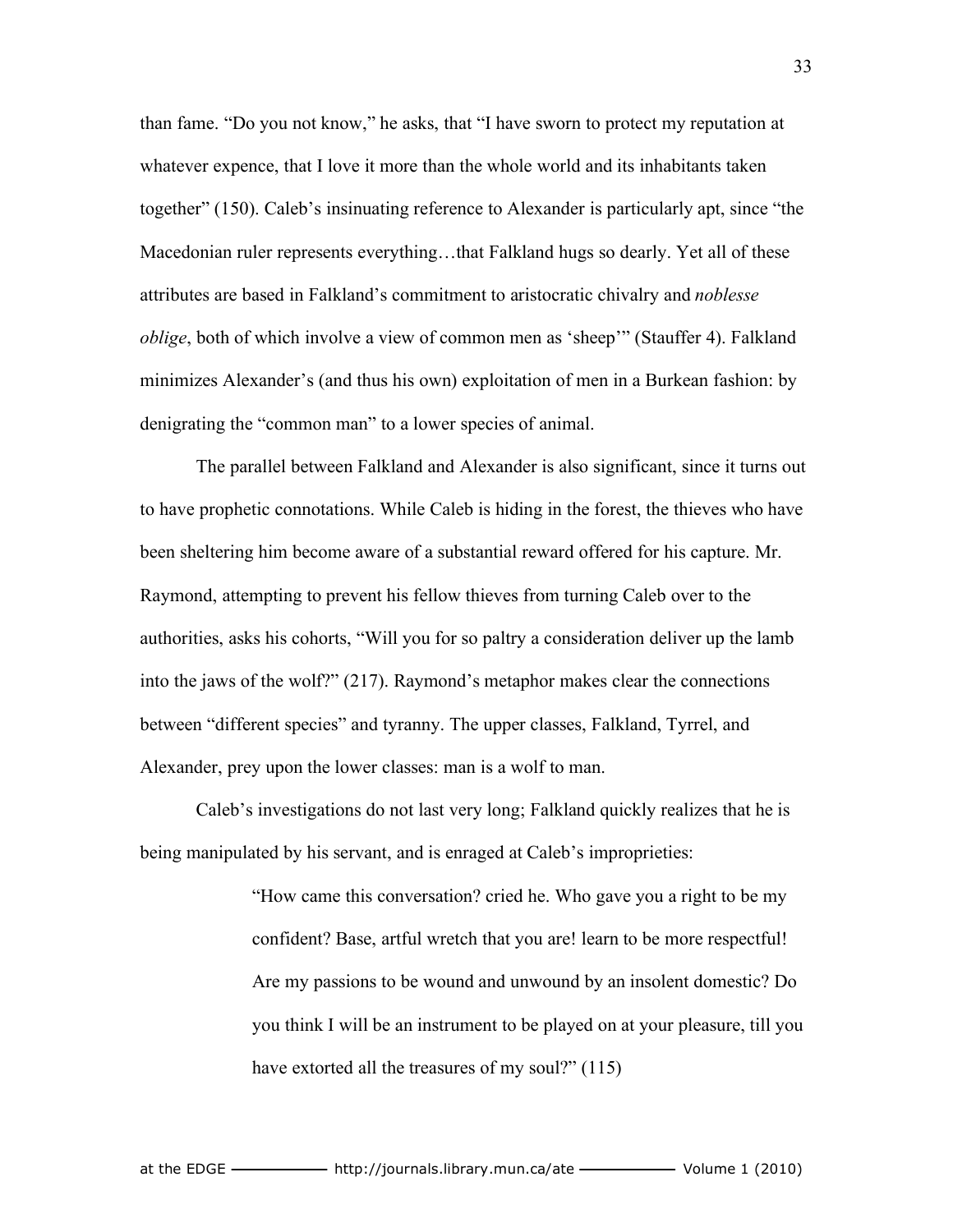Firstly, this passage bears a keen similarity to the passage, discussed earlier, where Tyrrel rancorously demeans his cousin. Falkland, like Tyrrel, draws the lines of propriety between himself and Caleb along class lines: "Who gave you a right to be my confident?" he asks, with presumable emphasis on the "you" and the "my," thereby echoing Tyrrel's venomous "And who are you?" (64). Stressing Caleb's status as a household employee, Falkland effectively (but temporarily) reasserts the hierarchy that Caleb threatened to obscure with his intrusions. Secondly, the economic language Falkland uses to describe his sensibility is significant. The secret to his suffering is regarded as a high-value commodity, a "treasure" to be defended against the importunities of an "insolent domestic." On this point, it is also noteworthy that Falkland keeps the secret locked up in a mysterious chest, again evoking the luxuries of valuable treasure. Caleb is an "extortionist," a swindler trying to leverage Falkland out of one of his most valuable possessions. This economic language is repeated soon afterwards, when Caleb reminds himself to be wary since, "I should have an overseer, vigilant from conscious guilt, full of resentment at the unjustifiable means by which I had extorted from him a confession" (135). Here, Caleb reiterates Falkland's depiction of him as extortionist, strengthening the claim that there is an (illicit) transaction taking place, an economic principle working through the fetishized value of sensibility/pain instead of cash.

As many critics note, there are a range of similarities between Tyrrel and Falkland, and the respective victims of their despotism, Emily and Caleb. Both Tyrrel and Falkland decide that the pain of their enemies is not worth feeling—in other words, both strategically refuse to imagine fellow feeling with their social inferiors, when it suits their interests. Tyrrel attempts to justify his malignant behaviour through a series of rhetorical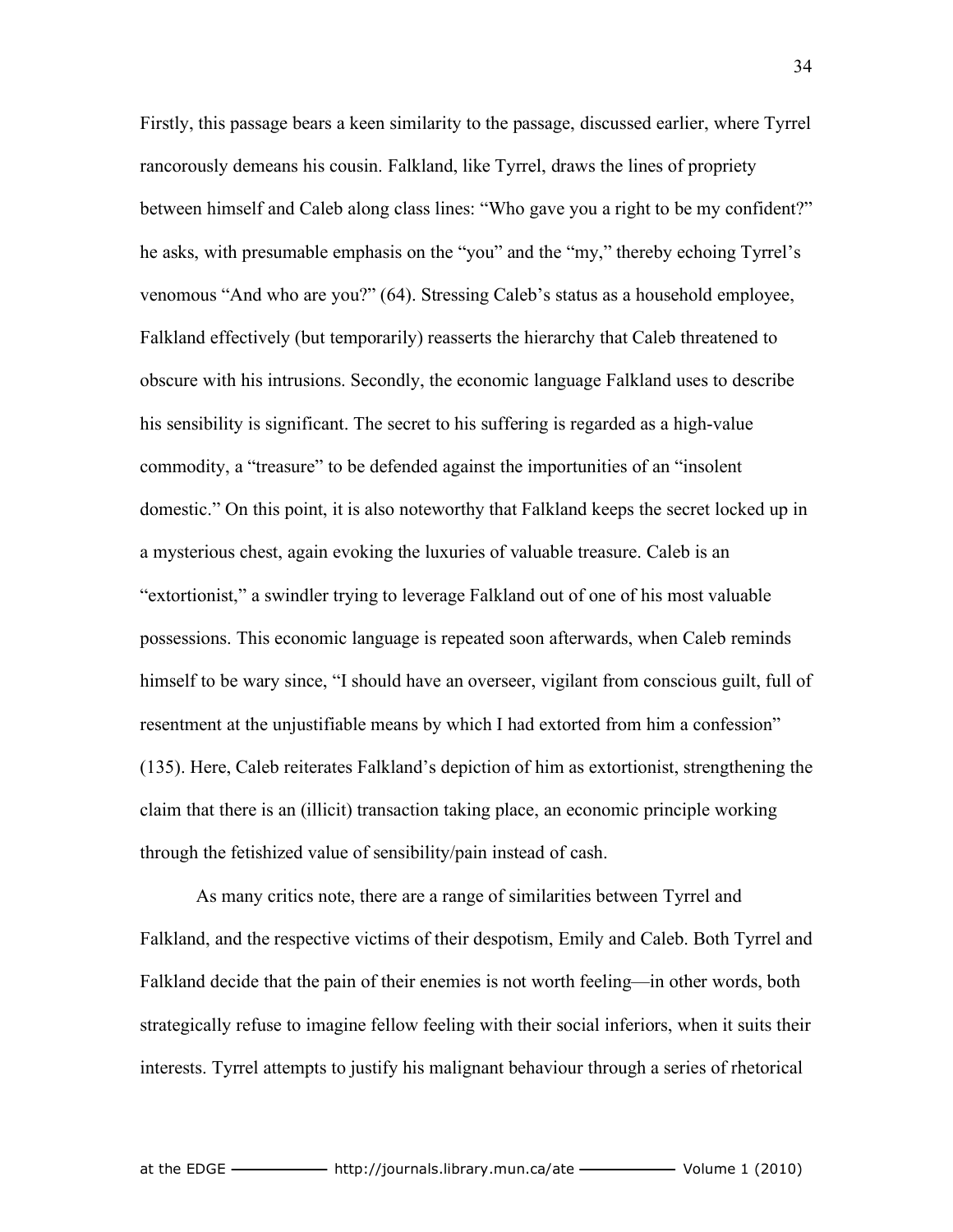gestures. He explains his anger towards Emily by insisting that "the law justifies it" (79), thereby shutting down the possibility of sympathy between them. He rationalizes his irrational temper by maintaining, "I will not spare her an hour. She had no consideration for me, and I have no mercy for her" (80). He further disassociates himself from the suffering he causes by asking, upon news of her death, "if she be dead, what is that to me? Am I to answer for everything that goes wrong in the world?" (88). This hyperbolic rhetoric shows that, on some level, Tyrrel is aware of his own guilt—but his words serve as a gesture to deny fellow feeling. This strategic closure to sympathy is echoed by Falkland later in the narrative when he cautions Caleb that, "I shall crush you in the end with the same indifference that I would to any other little insect that disturbed my serenity… I am now perfectly insensible to every thing you can suffer, but I have no pleasure in it" (149). The addendum that he will take "no pleasure" from the prosecution he intends to visit upon Caleb is surely little consolation. Here again, we see the dehumanization of the victim as a different species, a mere insect to be squashed; the dehumanization is only amplified by the adjective, "little," which again serves to remind Caleb of his inconsequentiality compared to his wealthy master. The implication that Caleb "disturbed" his master's "serenity" is peculiar as well, since Falkland is described from the first as possessing an "unquietness of mind" (4). Like Tyrrel's reference to the "injuries" that Emily caused him, then, Falkland's reference to broken serenity appears to be imaginary. Additionally, his promise to become "insensible" to everything Caleb can suffer foregrounds the dogged prosecution that is to follow. All this is not to say that Caleb is perfectly innocent, but merely that his punishment certainly is disproportionate to his crimes.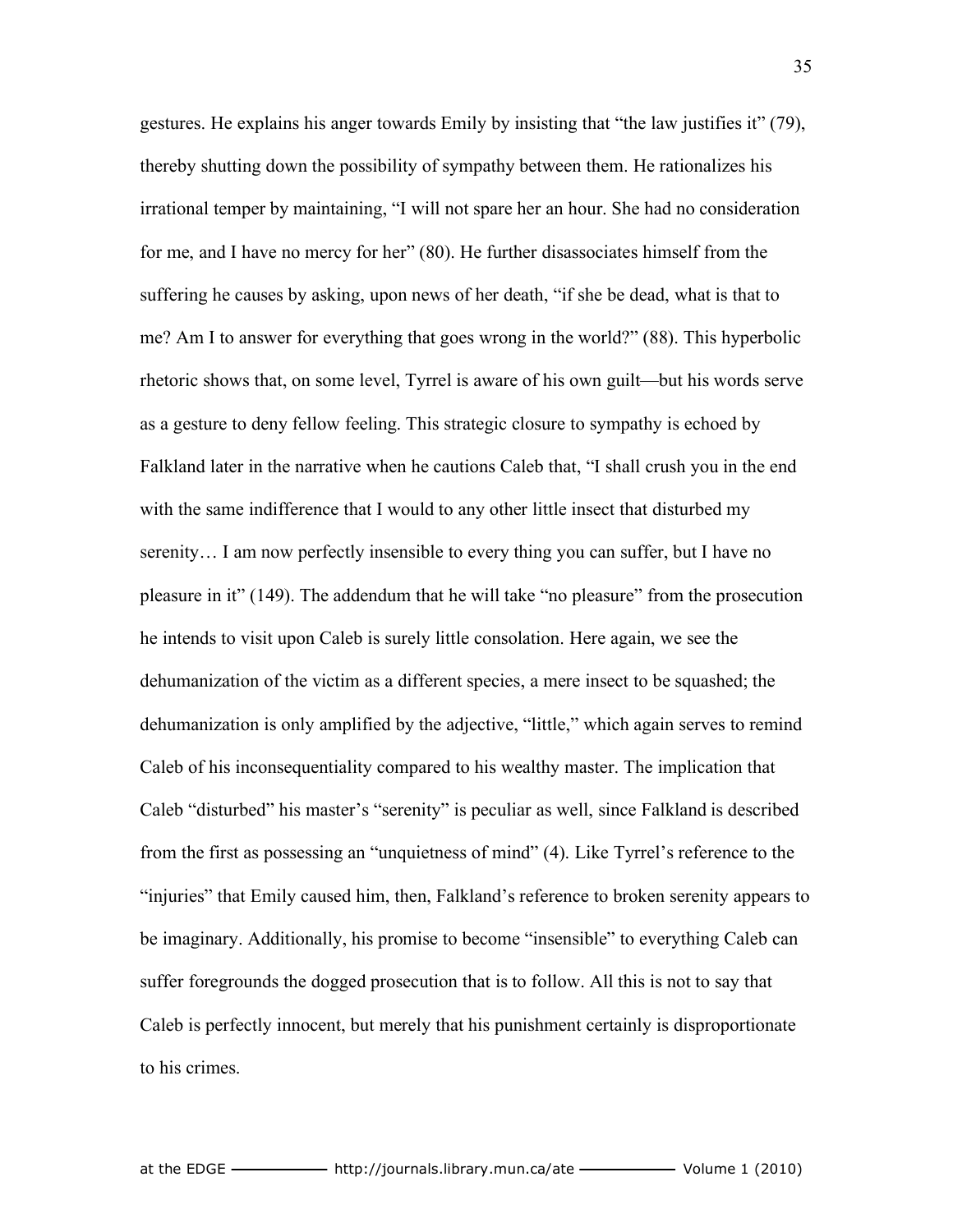Like Tyrrel, Falkland uses insensible administrative arms of the Repressive State Apparatus to persecute his enemy. Tyrrel finds the coarse Grimes "most happily adapted to his purpose" of carrying out his plot, especially since Grimes possesses "an incapacity to conceive those finer feelings that make so large a part of the history of persons who are cast in a gentler mould" (58). The bailiffs who come to arrest Emily are also notably indifferent to her weakened state, insisting that, "We have orders to take her sick or well" (81). Insensate Grimes has a counterpart in the "unfeeling" (283) Jones whom Falkland hires to hound Caleb across the English countryside. The comparison between Grimes and Jones as "tools of despotism" is made even more evident in subsequent editions of Caleb Williams, Fludernik argues, due to the homonymic similarities between Grimes and "Gines"—Jones' updated name ("Tarnishing of the Sublime" 859). Tyrrel's bailiffs also have their doubles in the jailors at the prison where Caleb is incarcerated: according to Caleb, these loathsome characters "were of all men least capable of any sort of feeling" (175). These repeated instances of unfeeling individuals acting on behalf of the state are indicative of the corrupting grasp the upper classes hold over (supposedly egalitarian) administrative justice. Their indifference merely mirrors that of their masters, seeping from the top down and ensuring that oppression and cruelty will be the law of the land.

Significantly, the published ending of *Caleb Williams* has Caleb reconciling with Falkland by appealing to the master's superior sensibilities. In a long testimony before the court, where he is supposed to make a reasoned case for Falkland's guilt in the murder of Tyrrel, Caleb outlines the many pains, physical and mental, he has suffered because of Falkland's tyranny. After enumerating many of the trials he has endured, he explains, drawing upon the language of sympathy, "I am sure that, if I had opened my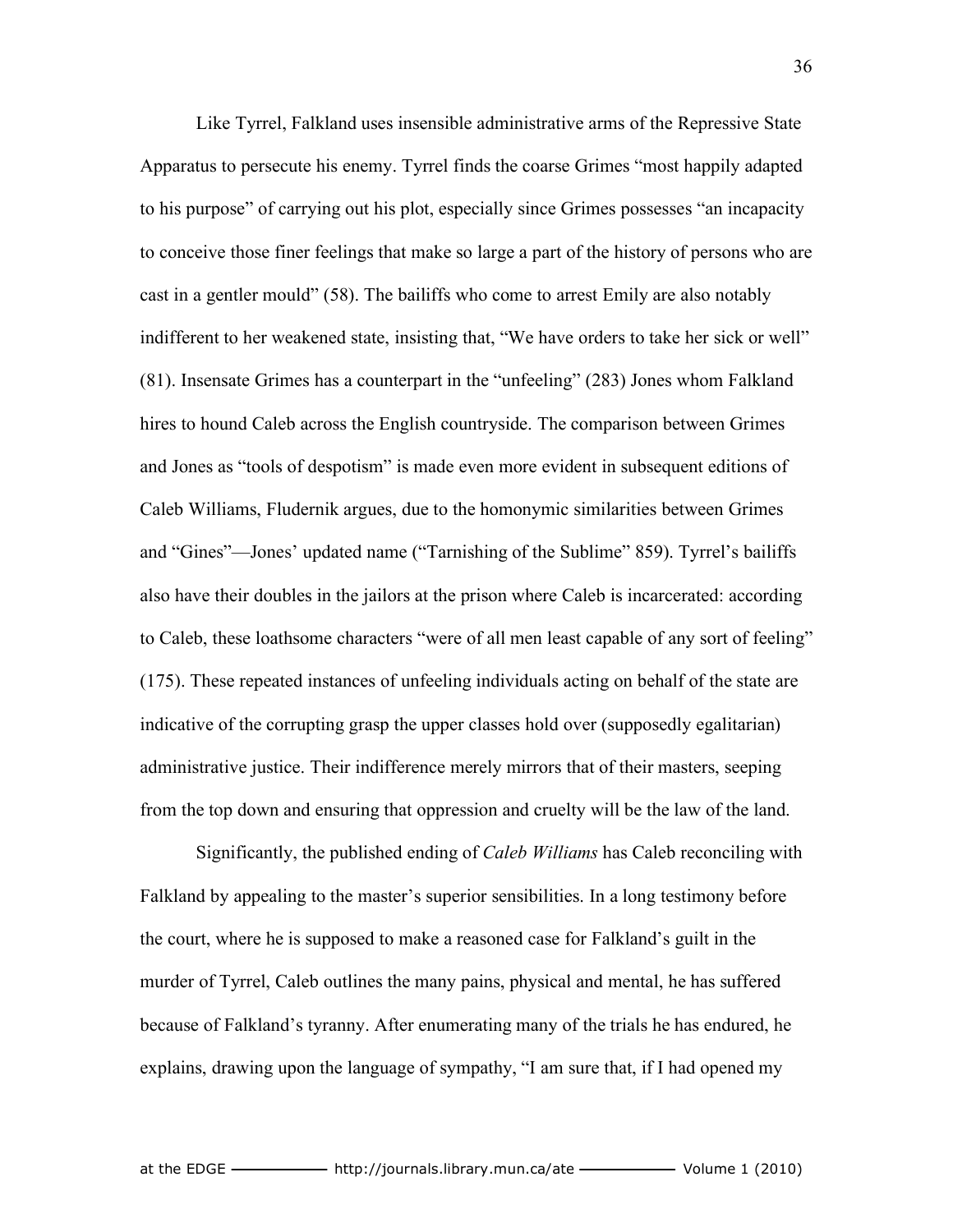heart to Mr Falkland, if I had told to him privately the tale that I have now been telling, he could not have resisted my reasonable demand" (300). Caleb adds that, despite the murder of Tyrrel, the betrayal of the Hawkinses, and his own persecution, "I affirm that he has qualities of the most admirable kind. It is therefore impossible that he could have resisted a frank and fervent expostulation, the frankness and the fervour in which the whole soul was poured out" (300). At first, Falkland interprets Caleb's testimony as malign—the insect taking one last sting. His indignation only increases when he "discovers" Caleb "as he supposed, using a pretence of liberality and sentiment, to give new edge to my hostility" (301). Yet, this scepticism fades when he realizes, to his surprise, that "there was much of what [Caleb] said, of which he had little conception" (301). Caleb's words prove that, despite his humble origins, he is capable of great sensation—a fact of which Falkland previously had "little conception." This *irresistible* testimony forces Falkland to acknowledge Caleb's sufferings as something valuable, something essentially akin to his own pain. Falkland opens up to sympathetic intercourse when he finally views Caleb not as a different species, but as an *equal*-in-sensibility; Caleb discerns that Falkland "saw my sincerity; he was penetrated with my grief and compunction" (301). This "penetration" of the repressed sorrow and remorse represents the moment when the economy of suffering ideology breaks down—when the tyrant is metaphorically "touched," "entered," or "invaded" by the pain of his victims. Falkland rises and embraces Caleb like a brother, two men stretched upon the same rack. Falkland's eventual reply, "I see too late the greatness and elevation of your mind," implies that he finally perceives the value, the "greatness" of Caleb's suffering. Once this revaluation happens, which is the "elevation" of Caleb's pains from inconsequential to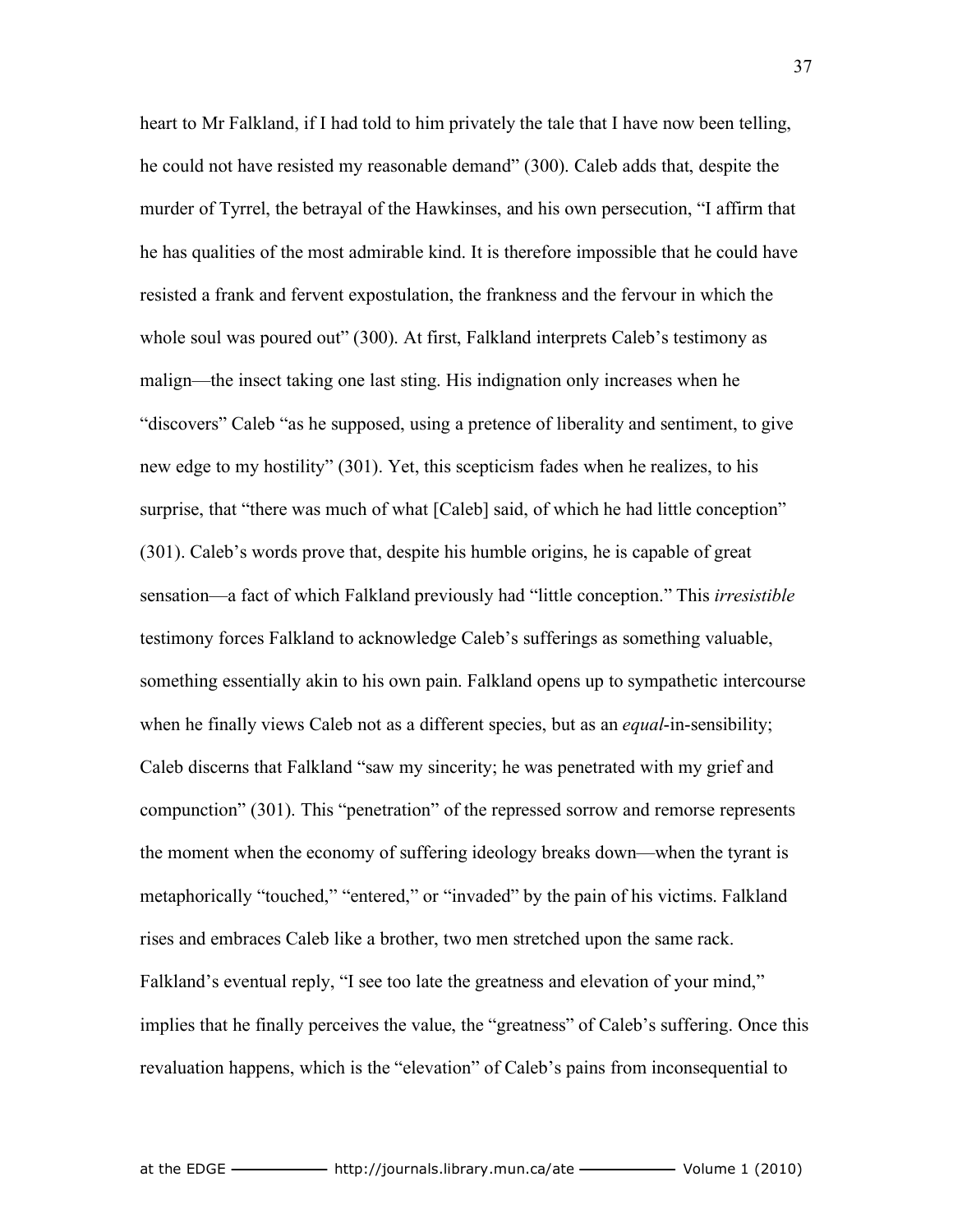relevant, Falkland can extend the bonds of mutual sympathy. Albeit, far too late to save either himself or Caleb.

In contrast to the reconciliation that concludes the published version, the unpublished manuscript ending has Caleb failing to tear down the dominant ideologies around sensibility, thus earning no sympathy from either Falkland or the court. This is due first to the noticeably artificial way he presents himself: after recuperating from the shock of seeing Falkland's wasted body, Caleb stands before the court "perfectly selfpossessed," meditating on "the successive parts of the transaction I had to explain" (306). From here, Caleb forgoes his sympathetic identification with Falkland that had been the prevalent theme of the published ending, focusing instead upon salvaging "my future character, my liberty and my peace" (306). Caleb speaks with a calculative design, and he is initially successful, enabling him to "discern in my audience feelings exactly such as I intended to excite" (306). However, unlike the published ending, Caleb's story does not communicate something of which Falkland had "little conception." In the published ending Falkland describes Caleb's testimony as an "artless and manly story" (301). In total contrast to this, in the unpublished manuscript ending the squire merely acknowledges that Caleb's story "was told with great artifice and appearance of consistency" (306). This perceptible "artifice" lends credibility to Falkland's subsequent claims that Caleb's motive clearly must be "either revenge" for the shame of prosecution, "or a weak hope of retrieving [his] character" (307). Seeing that his first sally has failed, Caleb immediately launches into another, more impassioned and less artificial explanation of his case. This time, he says, "I spoke with a rapidity, perturbation and vehemence that were absolutely alarming to my hearers" (307). However, poisoned by

38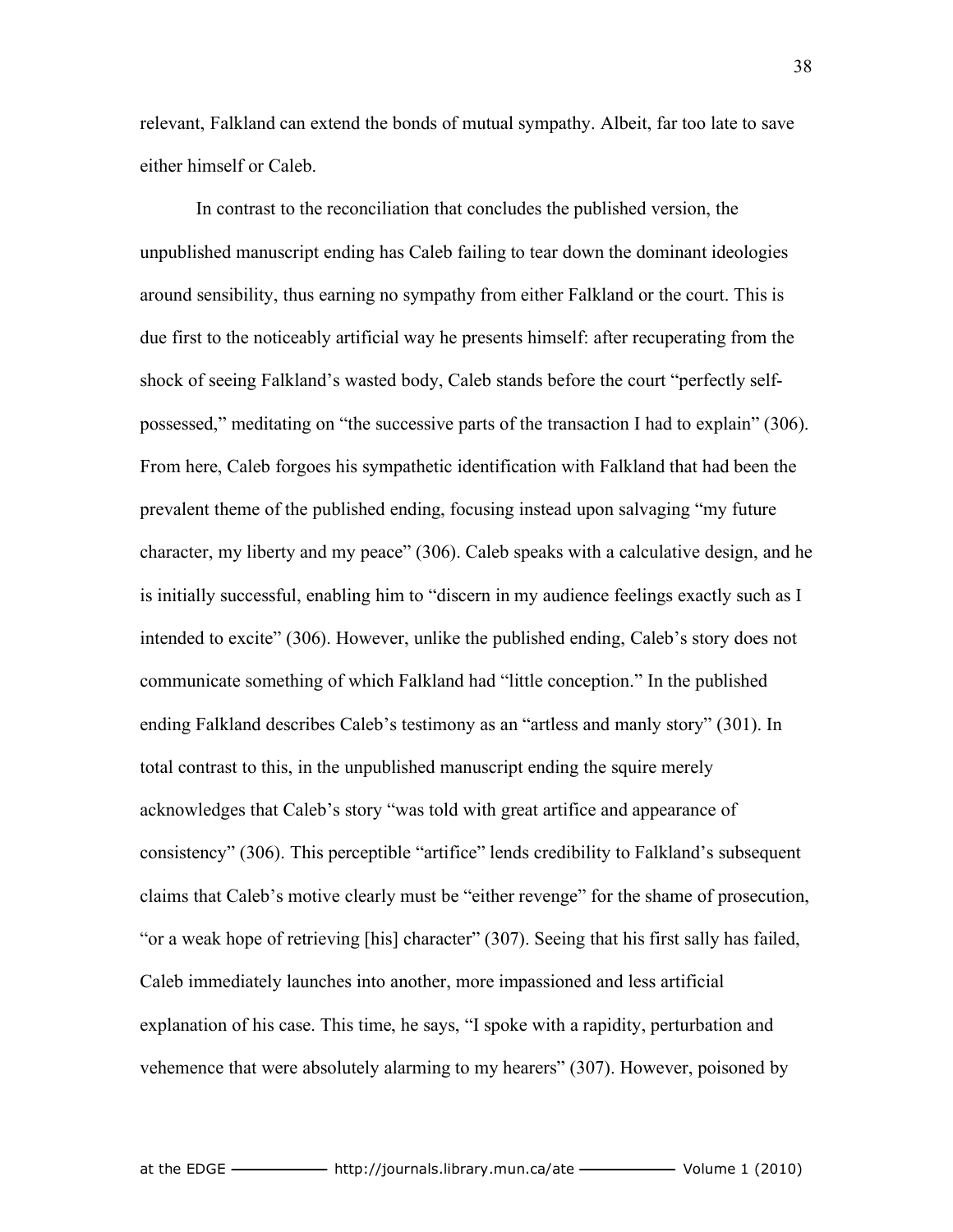his own vehemence and Falkland's prefatory condemnation, Caleb's second protestations of innocence provoke not sympathy, but "alarm." Neither approach achieves the same "penetration" as Caleb's story does in the alternative, published ending; Caleb's sensibility remains devalued, an inauthentic and alarming scheme of some other species.

*Caleb Williams* is a novel professing to expose the "gore-dripping robes of authority" (203) for what they are—sinister impositions on the potentially perfectible individual. These metaphorical "robes" take many concrete forms: prisons, courts, officers, mercenaries. But they also take ethereal forms in the silent ideologies manifested in everyday life. The "economy of suffering" is of the latter type. It is an ideology that mobilizes prejudices and tyranny against the working classes. Godwin's novel insists that an economy of suffering privileging the upper classes necessarily leads to the devaluation of other men's suffering which leads, in turn, to the dehumanization of men. As a concept fundamentally tied to morality, the opportune devaluation of working-class sensibility directly contradicts the principles of *noblesse oblige* at a time when, as the result of rapid industrialization and increasing urbanization, the poor would have been unmistakeably visible; in other words, at a time when the noble classes ought precisely to be feeling more for the oppressed, not less.

## WORKS CITED

Althusser, Louis. "Ideology and Ideological State Apparatuses." Trans. Ben Brewster. Marxists.org. Web. September 22, 2009.

Barker-Benfield, G. J. "Sensibility." *An Oxford Companion to the Romantic Age*. Ed. Iain McCalman. Oxford: Oxford UP, 1999. Web.